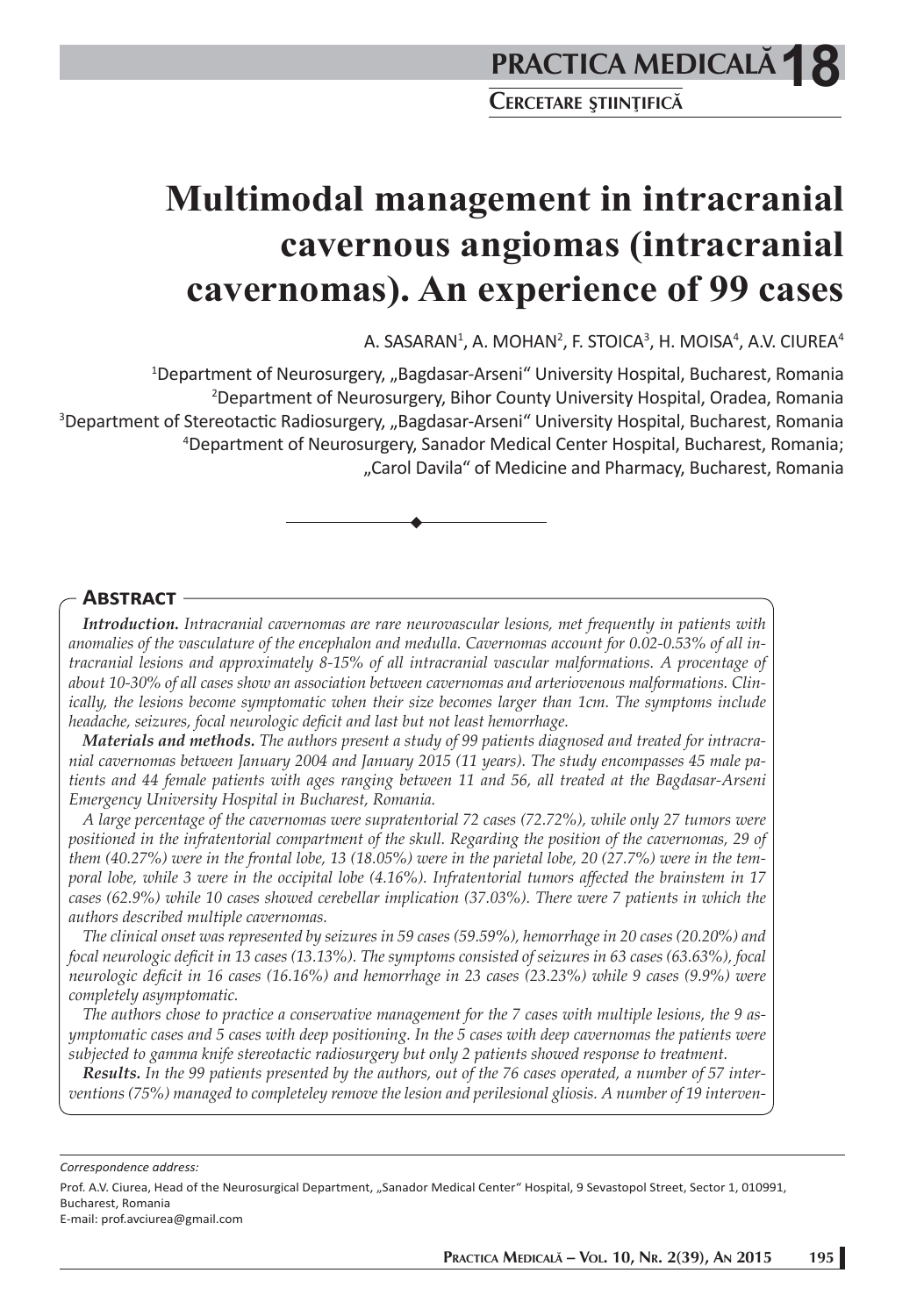*tions only managed to remove the tumor as perilesional gliosis was impossible to remove without lesions to eloquent areas.*

*Conclusions. Intracranial cavernomas are rare lesions, usually incriminated when seizures appear. When they are asymptomatic the best option for the surgeon is to wait and see how the tumor behaves. When seizures appear in the array of symptoms of a given tumor the best prognosis is offered by lesionectomy with the removal of perilesional gliosis.*

*Neuronavigation guided surgery has managed in most cases to facilitate complete removal of such tumors and to avoid postoperative deffi cit with the improvement of clinical results. Furthermore, neuronavigation removes the necessity of an unpleasant stereotactic frame.* 

*When intracerebral hemorrhage occurs, surgery is mandatory and represents a neurosurgical emergency. In multiple tumors, the bleeding cavernoma must be removed. The eff ectiveness of Gamma Knife Surgery (GKS) is debatable.* 

**Keywords:** intracranial cavernomas, microneurosurgery, seizures, intracerebral hemorrhage, MRI, neuronavigation, Gamma Knife Surgery (GKS)

### **INTRODUCTION**

Intracranial cavernomas are rare neurovascular lesions, met frequently in patients with anomalies of the vasculature of the encephalon and medulla. The first report on cavernomas appeared in the literature in the year 1846 and was authored by Von Rokitanski. In 1854, in a publication authored by Luschka, the gross macroscopic aspect of the malformations is described. (1) A few years later, in 1863Virchow describes for the first time the microscopic aspects of cavernomas. The first successfull removal of a cavernoma was reported by Bremer and Carson in 1890. (2)

The first overview of cavernous angiomas was provided by Dandy in 1928. (3) He described five of his own cases and collected 44 previously published cases to date that delineated typical macroscopic and microscopic features of this disease. To depict clinical manifestation of the brain cavernomas, Dandy identified basic clinical signs, e.g. predisposition to bleed and to cause focal neurological deficits, with epilepsy being the most common clinical manifestation of these lesions.

McCormik in 1966 presented a successful classification of vascular intracranial malformations in which 4 main entities were presented: Arteriovenous Malformations, Capillary Telangiectasis, Venous Angiomas and Cavernomas. (4)

Cavernomas of the central nervous system are rare neurovascular lesions usually detected in patients with ages ranging between 20 and 60. The exact pathophysiologic mechanism of appearance is not entirely known, however some genetic factors are incriminated as familial forms appear on various continents. Mutations at the level of the genes responsible for cavernoma growth generate a lesion characterized by dilated thin-walled sinusoids or caverns, covered by a single layer of endothelium that has undeveloped interstitial junctions and subendothelial interstitium. (5-12)

Cavernomas are the second most common vascular lesion in the central nervous system after venous development malformations. They account for 0.02-0.53% of all intracranial lesions and approximately 8-15% of all vascular intracranial malformations. A procentage of about 10-30% of all cases show an association between cavernomas and arteriovenous malformations

Due to the silent nature of some cavernomas real data regarding the epidemiology of cavernomas in the general populations is impossible to achieve. Literature data states that about 68- 83% of all cavernomas in the CNS are supratentorial, 15% are infratentorial (See figures 1 a&b) and only 5% have spinal implications. (14) The majority of cavernomas are located in the white substance of the cerebral hemispheres – 21% are in the frontal lobe, 16% are in the parietal lobe, 15% are in the temporal lobe, and 3.5% are in the occipital lobe. According to some authors a procentage of 10-30% of all cavernomas are positioned in the posterior fossa of the skull. Frequent locations include the cortex, the cerebellum, the brain stem and the basal ganglia, while rare locations include the ventricles (See Figures 4 a-d), the pineal area, the cranial nerves and optic chiasm, the orbits and the spine. (14)

The treatment of choice for cavernomas is almost always microsurgery due to the extreme morbidity and mortality their predisposition to recurrent hemorrhage generates. Obese fama-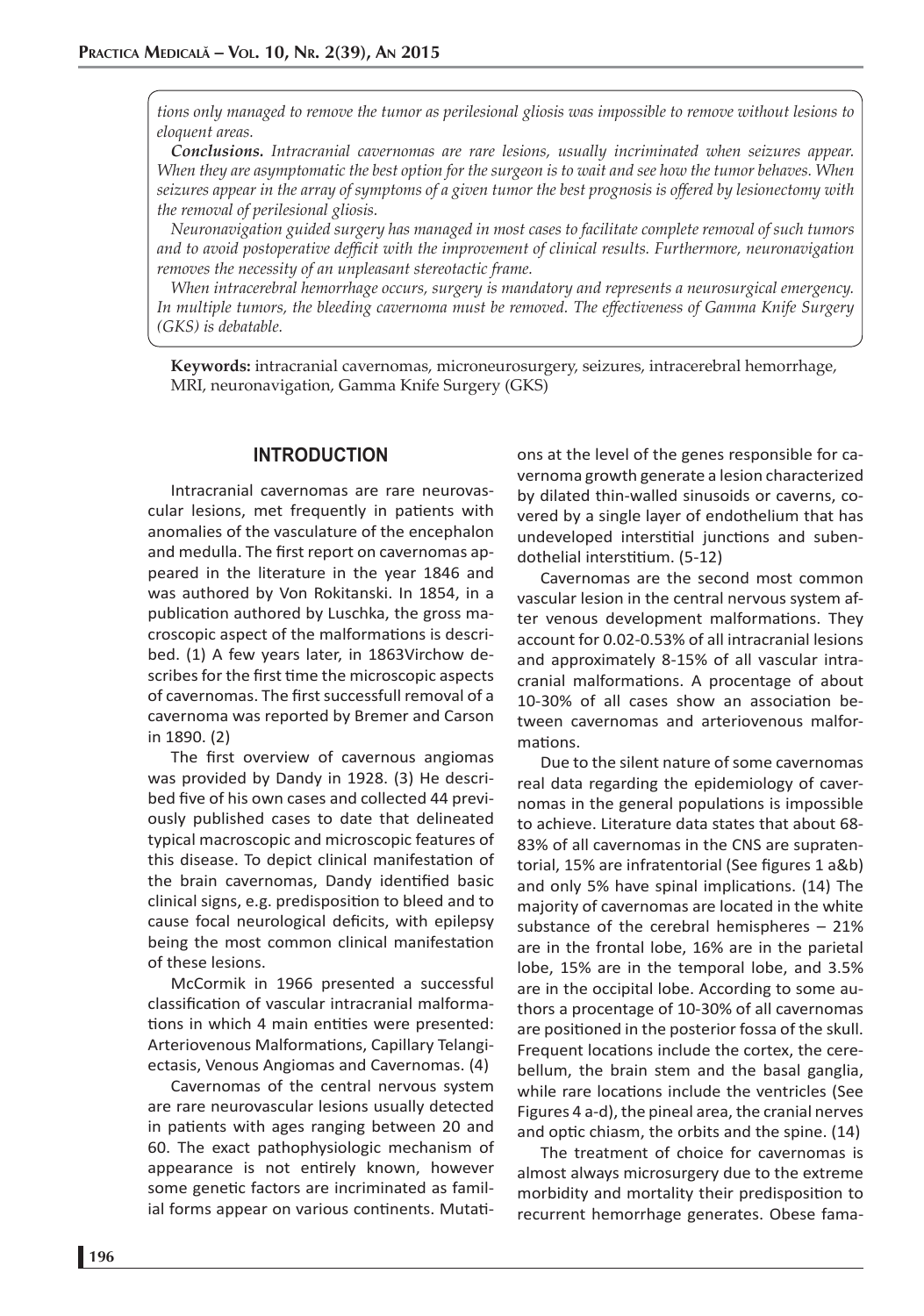

*FIGURES 1 a, b. Computed tomography showing a cavernoma in the cerebellum of a patient* 

les around the age of 40 have some of the highest rates of recurrences. (15)

There is a 0.6% rate of annual hemorrhage in patients who never had a hemorrhage before while patients who had a prior hemorrhage, have an annual rate of re-bleeding of 4.5%. There is significant data in the literature demonstrating that intracranial cavernomas represent a contraindication to pregnancy or vaginal delivery in female patients. (16-17)

The natural evolution of cavernomas is totally unpredictable and many of them remain asymptomatic in some individuals being discovered incidentally (post-traumatic CT scans). A wide series of factors are known to be risk elements in the appearance of cavernoma symptoms: arterial hypertension, stress, extreme sports, plane travel, AVM association etc.

Furthermore, haemorrhagic attacks are known to be twice as frequent in cavernomas positioned in the posterior cranial fossa and in female patients. (15)

Cavernomas of the CNS can be broadly described as clusters of enlarged anomalous blood vessels lined by a malfunctioning endothelium, bound together by a rich collagenous matrix. The endothelium lacks the presence of watertight junctions between cells as well as the support of cells such as pericytes, smooth muscle cells or astrocytic processes. The clinical translation of this aspect reflects as a malfunctioning blood-brain barrier and chronic bleeding in the surrounding tissue. The classification of cavernomas which was first made by Zabramski et al., (7) can be seen in Table 1.

*TABLE 1. Cavernoma classifi cati on aft er Zabramski et al. (7)*

| Lesion<br>type  | <b>MRI signal characteristics</b>                                                                                                                                                                                  |
|-----------------|--------------------------------------------------------------------------------------------------------------------------------------------------------------------------------------------------------------------|
| Type IA         | T1: hyperintense focus of hemorrhage<br>T2: hyper or hypointense focus of<br>haemorrhage extending through<br>at least one wall of the hypointense rim that<br>surrounds the lesion.<br>Focal odema may be present |
| Type 1B         | T1: hyperintense focus of hemorrhage<br>T2: hyper or hypointense focus of hemorrhage<br>surrouned by a hypointense rim                                                                                             |
| <b>Type II</b>  | T1: reticulated mixed signal core<br>T2: reticulated mixed signal core surrounded<br>by a hypointense rim                                                                                                          |
| <b>Type III</b> | T1: iso or hypointense<br>T2: hypointense with a hypointensse rim that<br>magnifies size of lesion<br>GE: hypointense with greater magnification<br>that T <sub>2</sub>                                            |
| Type IV         | T1: poorly seen or not visualised at all<br>T2: poorly seen or not visualised at all<br>GE: punctate hypointense                                                                                                   |

Clinically, the lesions become symptomatic when their size becomes larger than 1 cm. The increase in size translates into symptoms such as headache, seizures, focal neurologic deficit and last but not least hemorrhage which represents indication for urgent surgery due to its vital risk.

From a macroscopic point of view, cavernomas are well-defined lesions and because of their lobulated appearance often resemble a mulberry. They do not invade the neural tissue. In contrast to AVMs, large feeding arteries or draining veins are not common; therefore blood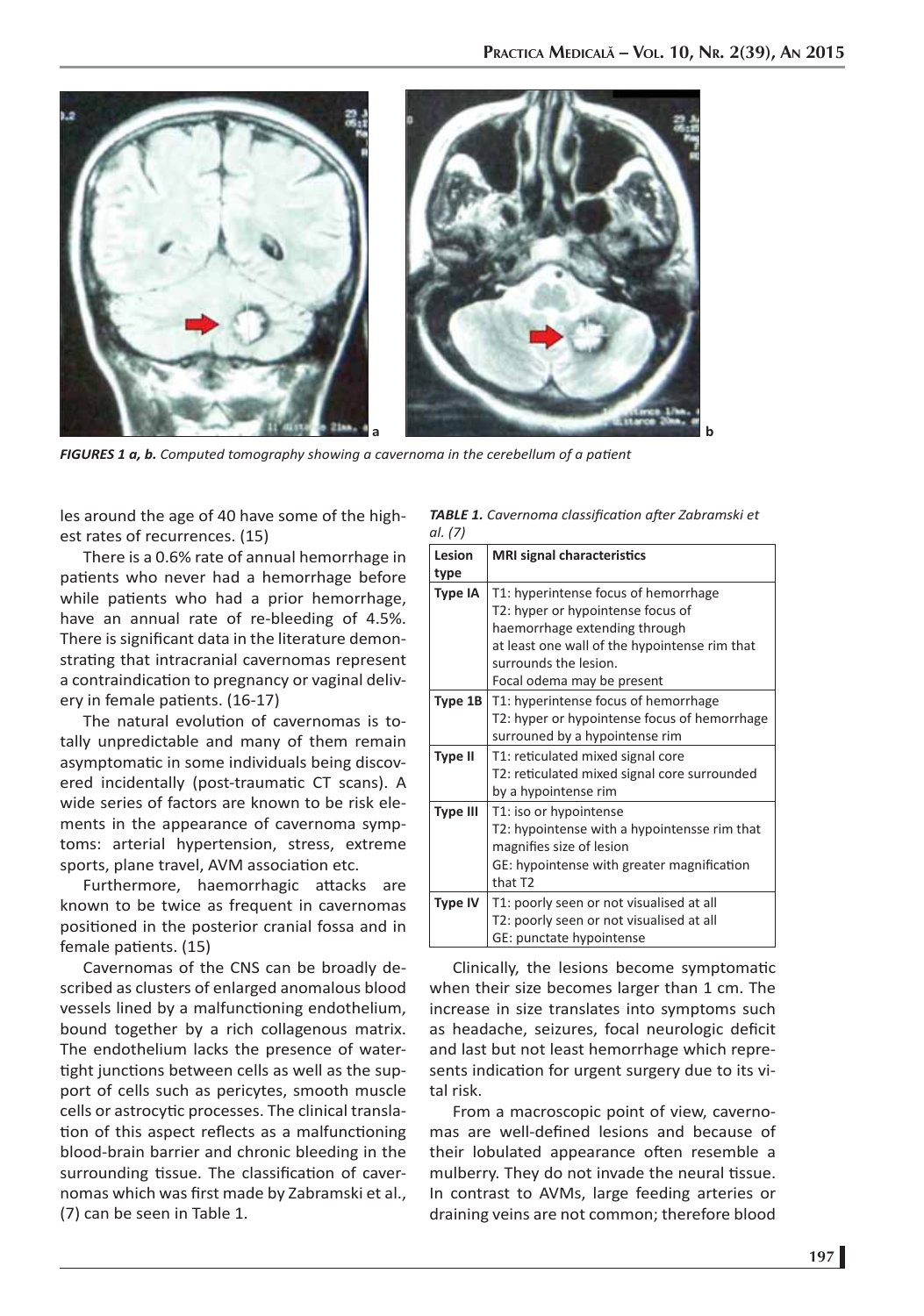flow inside the lesion is low. Their mean size is usually 1-2 cm, with a range from punctate to gigantic examples. The biggest lesion in our practice was 5 cm in diameter

#### **MATERIALS AND METHODS**

Microsurgical removal of the symptomatic cavernoma is generally accepted as the most effective and safe method. Most operated patients with a lesion in a safely accessible location usually gain convincing relief of their symptoms. Nevertheless, deep or eloquent sites of the brain and intramedullary spine location increase surgical invasiveness and risks of postoperative complications, therefore the use of neuronavigation technology has greatly increased the quality of life of patients and improved the clinical results dramatically.

The goal of the operative treatment of a cavernoma is gross total resection. (See Figure 2, a and b) Partial removal can significantly increase the risk of bleeding with consequent complications. Total removal of the lesion requires dissection of the lesion from the surrounding brain. Thus, if the cavernoma is located within or beside critical structures of the brain (e.g. brain stem, basal ganglia, motor cortex, speech areas), any manipulation can cause mechanical or ischemic damage with concomitant dysfunctions of the affected centers.

The use of surgical microscopes and microsurgical instruments is essential in cavernoma removal. Preoperative planning and mapping of eloquent areas adjacent to the cavernoma are the most important part of the surgery, as any inaccuracy in direction of approach can lead to significant difficulties in finding small lesions within parenchyma.

The authors present a study of 99 patients diagnosed and treated for intracranial cavernomas between January 2004 and January 2015 (11 years). The study encompasses 45 male patients and 44 female patients with ages ranging between 11 and 56. Most of the patients had supratentorial cavernomas 72 cases (72.72%), while only 27 cavernomas (27.27%) were positioned in the infratentorial compartment of the skull. Regarding the position of the supratentorial cavernomas, 29 (40.27%) were in the frontal lobe, 13 (18.05%) were in the parietal lobe, 20 (27.7%) were in the temporal lobe (See Figures 3a and 3b) , while 3 were in the occipital lobe (4.16%). Infratentorial tumors affected the brainstem in 17 cases (62.9%) while 10 cases showed cerebellar implication (37.03%). There were 7 patients in which the authors described multiple tumors. In multiple cavernomas, the differential diagnosis was made with melanoma metastases, hemorrhagic metastases, aspergilloma, atrial myxoma metastases and neurocysticercosis.

The clinical onset was represented by seizures in 59 cases (59.59%), hemorrhage in 20 cases (20.20%) and focal neurologic deficit in 13 cases (13.13%). The symptoms consisted of seizures in 63 cases (63.63%), focal neurologic deficit in 16 cases (16.16%) and hemorrhage in 23 cases (23.23%) while 9 cases (9.9%) were completely asymptomatic. The authors chose to practice a conservative management for the 7 cases with multiple lesions, the 9 asymptomatic cases and 5 cases with deep positioning. In the 5 cases with deep cavernomas the patients were subjected to gamma knife stereotactic radiosurgery but only 2 patients showed response to treatment, rendering GKS Treatment debatable. (18)



*FIGURES 2 a (left), b (right). Pre- and post-op CT scans in a patient with a parietal cavernoma.*  The patient was ope*rated using neuronavigati on.*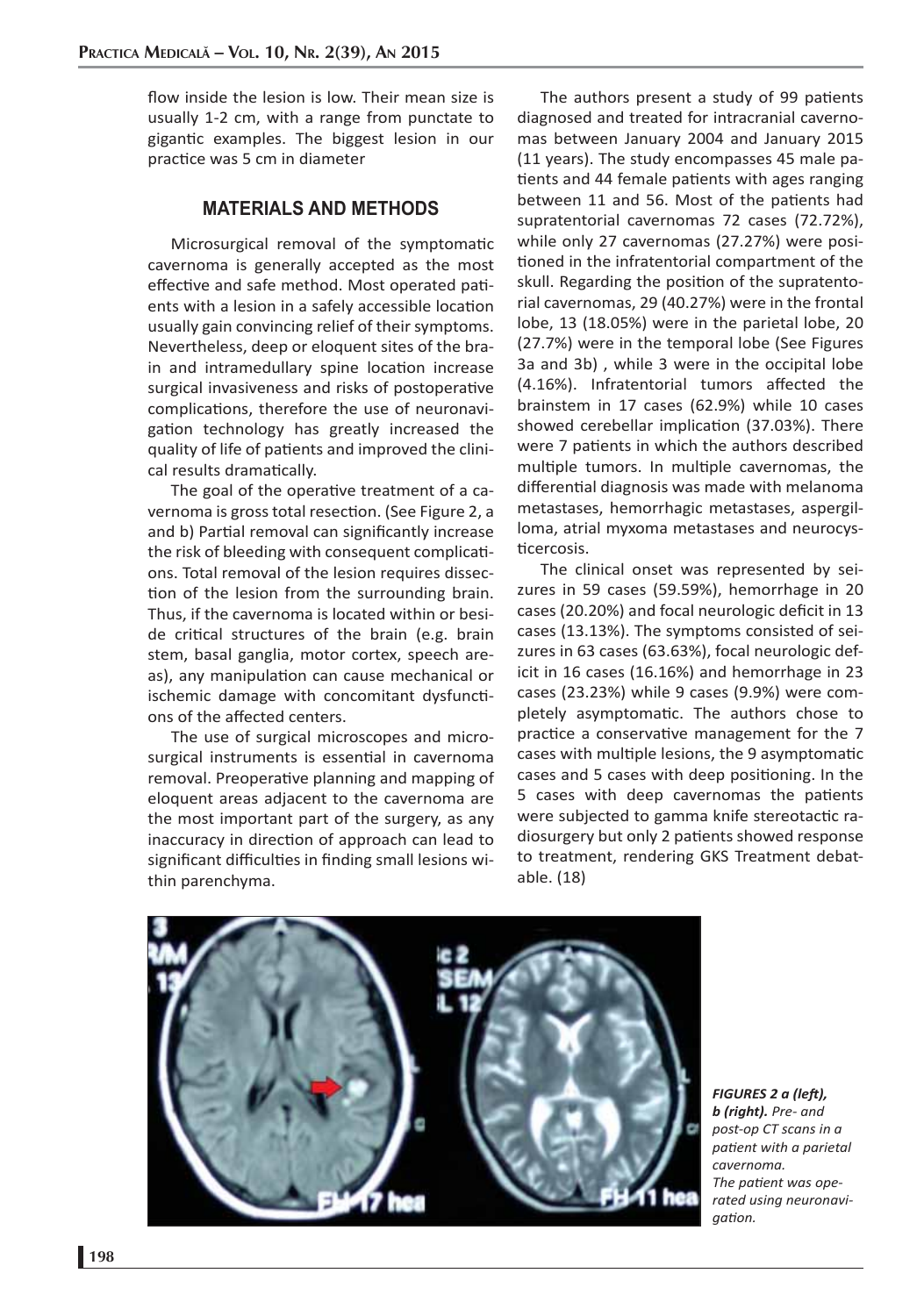## **MICROSURGERY**

In patients with cavernomas the craniotomy and dural opening must be always positioned exactly on the lesion site. Cortical dissection may be undertaken via a transgyral or transsulcal method as they reduce cortical lesions and expose the tumor in a "keyhole" fashion. (19-21) The authors preffer the transsulcal approach as the major downside of the transgyral approach is the necessity to sacrifice a larger number of neurons.

On the other hand, the disruption of the arcuate fibers during transsulcal exposure is not proven to be less detrimental than disruption of vertical projection fibers after the transgyral approach. (22,23,26)

The arachnoid membrane should be dissected slowly, with extreme care regarding the vessels crossing or lying within the sulcus. It is crucial to avoid their injury as subsequent ischemia will damage the adjacent cortex. An underlying cavernoma can then be easily identified by the adjacent yellow coloration of the brain tissue.

As soon as the cavernoma is identified the surgeon has to pinpoint a gliotic plane and to perform a circumferential dissection around the lesion until it is free. (19)

Extreme care must be exerted in dural-based cavernomas of the middle fossa as they often cause profuse bleeding. (19) Perilesional gliosis generated by blood breakdown products should be removed only when a lesion is located out of eloquent areas. Several studies failed to identify the impact that gliosis removal has on the remnant seizures of a cavernoma patient, however studies carried out by Hammen et al. and Baumann et al. confirmed its efficacy during longterm follow-up. (25,27-30) After exeresis of the cavernoma is carried out, a precise hemostasis is mandatory. Therefore bipolar coagulation with minimal voltage is highly recommended.

Cavernomas of the brain stem (Figure 5) are some of the most challenging neurosurgical pathologies. The decision to operate these patients should be taken only based on the existance of previous hemorrhages, the patient's neurological status, and the ability to precisely pinpoint the lesion with regard to local anatomy. (24,25)

In these situations, the lack of surgical dexterity and the most minute lesion to healthy tissue may lead to devastating outcomes. Risk of postoperative deterioration may be similar to having an overt hemorrhage from cavernoma. (26)





*FIGURES 3a (upper), 3b (lower)***.** *Pre- and post-op aspects in a temporal cavernoma*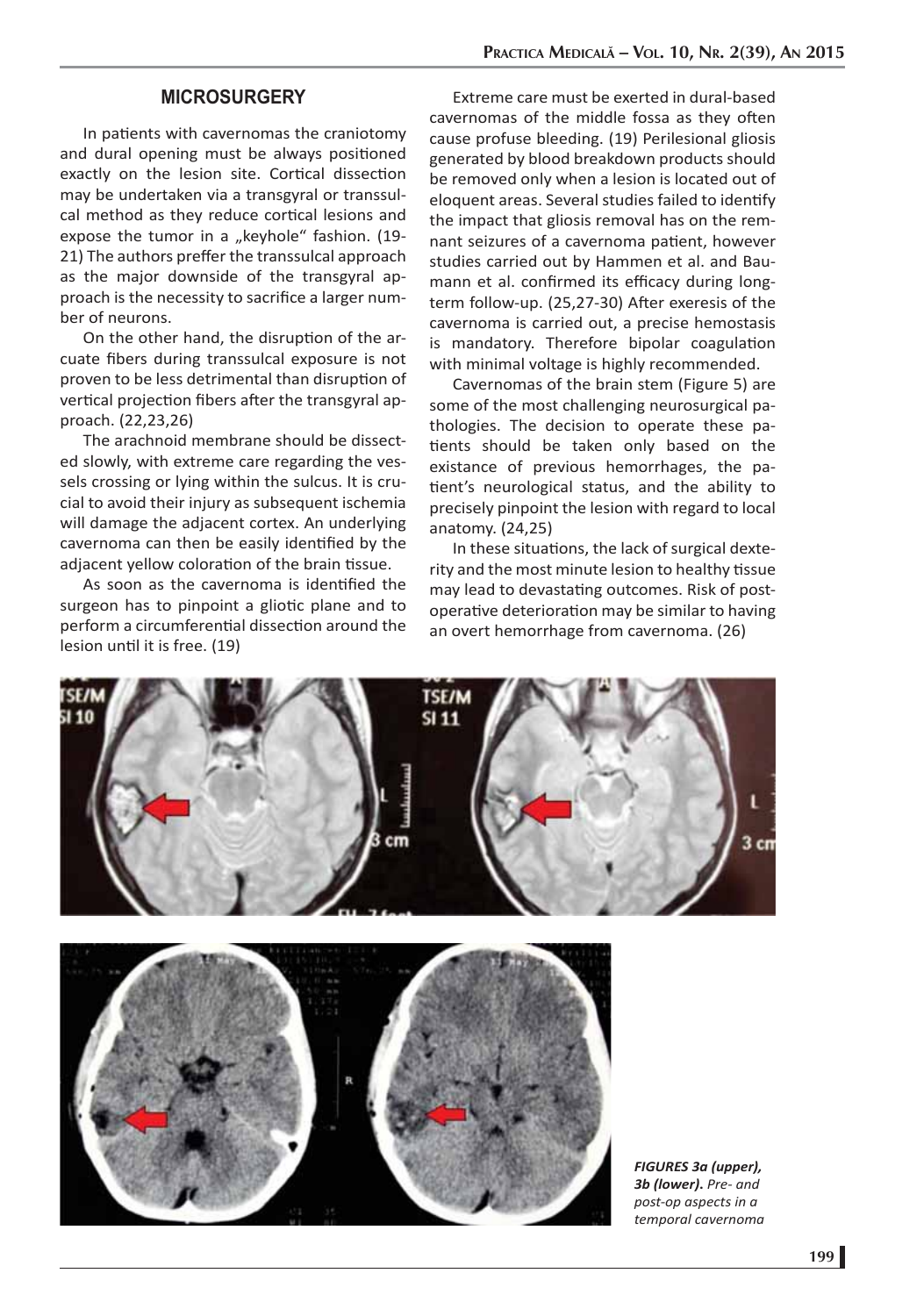

*FIGURES 4 a-d. MRI scans showing pre- and post-op aspects of a intraventricular cavernoma*



*FIGURE 5. MRI scan of a cavernoma in the brainstem*

A more favorable outcome is expected when cavernomas tend to be expressed on the surface of the brainstem and the surgical gestures are reduced to a minimum. (19) Garrett and Spetzler (33), cited by Kivelev (39), recommends a supracerebellar infratentorial or lateral supracerebellar infratentorial approach for lesions involving the posterior or posterolateral midbrain. (26) To access lesions involving the anterior or anterolateral midbrain, a full or modified orbitozygomatic craniotomy is recommended. (34,35) Also, a retrosigmoid approach may grant a safe acces to lateral and anterolateral pontine lesions.

A posterior pontine and posterior medullary cavernoma abutting the floor of the fourth ventricle is best approached via a suboccipital craniotomy, whereas lateral and anterolateral medullary lesions are reached using a far-lateral suboccipital approach. (32,33,36)

Use of neurophysiologic intraoperative monitoring (IOM) and brainstem auditory evoked potentials (BAEP) during brain stem surgery is widely accepted as a remarkable adjunct to minimize surgical complications and improve outcome. (37,38) Furthermore somatosensory evoked potentials, mapping of cranial nerve nuclei, free-running electromyography, and muscle motor evoked potentials are a neurosurgeon's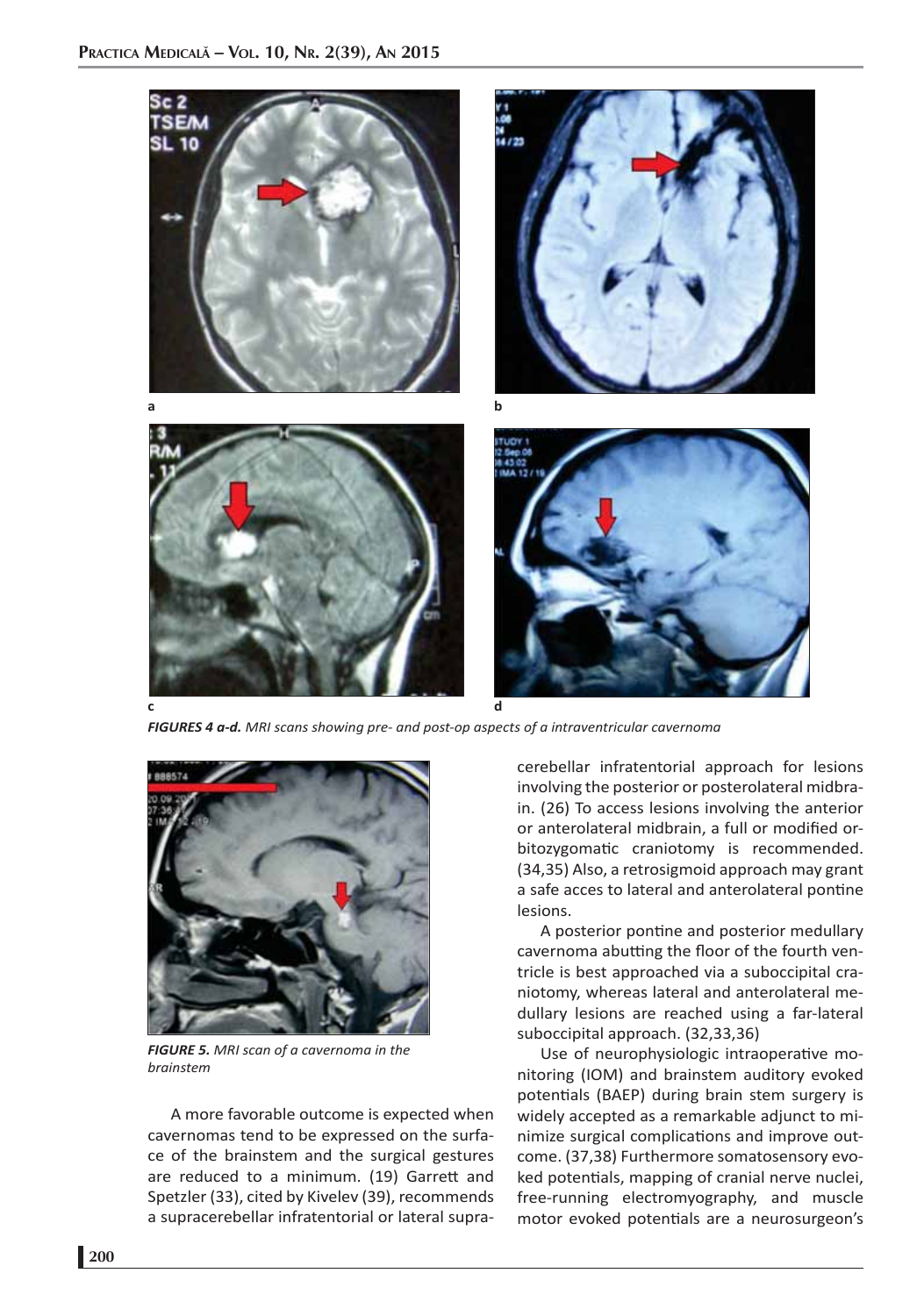

From left to right: a, b, c



From left to right: d, e

*FIGURES 6 a-c. CT scan aspects of a patient with a gigantic cavernoma situated in the brainstem. Images d and e illustrate the postop results. Note that the situati on of the pati ent was criti cal at admission.*

armamentarium to identify motor and sensory tracts and cranial nerve nuclei. (39-41)

IOM is needed as it allows identification of the safest entry point to the brain stem and avoids disintegration of the tracts and nuclei. However, in rare cases, false-positive and false-negative responses are observed, and the correlation between IOM and postoperative outcome may not be totally accurate. (38,42,43)

## **RADIOTHERAPY**

In several studies, patients with higher surgical risks were considered for treatment with Gamma Knife Surgery (GKS). (39-46)

In 2010, Lunsford et al. published a study on 103 patients treated with GKS between 1988 and 2005. (51) They had noticed a convincing reduction of hemorrhage rate from 32.5% to 1.06% in two years after GKS.

Shih and Pan however, provided both GKS and microsurgery to 30 patients suffering from epilepsy and underlined an advantage of microsurgery in terms of epilepsy treatment; 79% of surgically treated patients had no seizure, whereas GKS managed to remove the seizures of only 25% of patients. (52)

Despite the above-mentioned advantages, the efficacy of GKS over the long term is debatable as the effect of GKS on intralumenal blood flow cannot be objectively confirmed by any reliable radiological investigation. Furthermore, morbidity rates range from 2.5% to 59% and mortality ranges from 0% to 8.3%(46). Radiation-induced complications include edema, necrosis, increased seizure frequency, and recurrent bleeding. (47,50)

#### **RESULTS**

The surgical results were assessed in time using native, contrast and angio MRI. In the 99 patients presented by the authors, out of the 76 cases operated, a number of 57 interventions (75%) managed to completeley remove the lesion and perilesional gliosis. A number of 19 interventions only managed to remove the tumor as perilesional gliosis was impossible to remove without vital risk.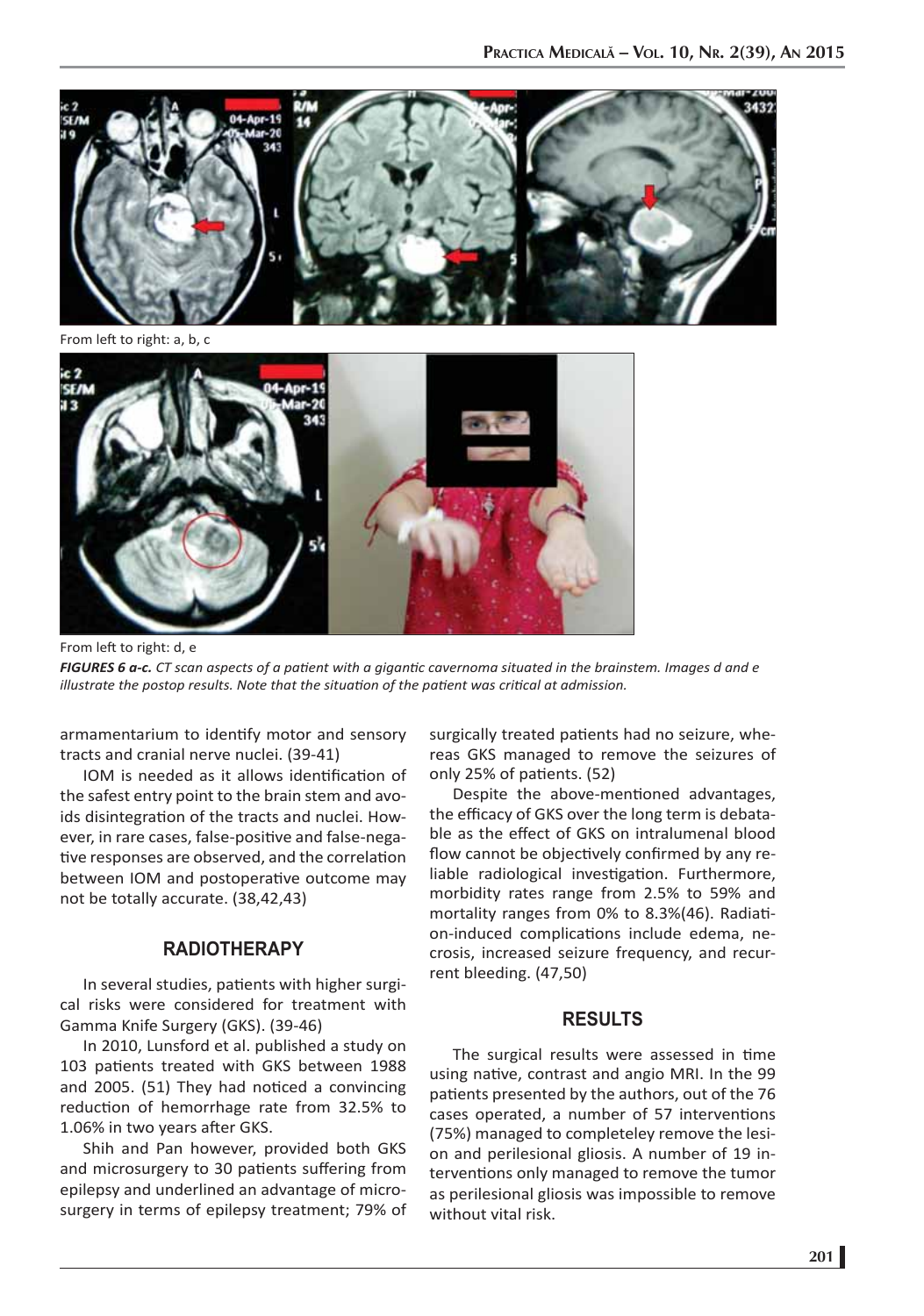The follow up ranges in between 6 months and 9 years, with an average timespan of 7.6 years. Follow-up protocols include a clinical examination, EEG and MRI every 6 months for the first 3 years, followed by yearly clinical assessment and MRI.

According to the Glasgow Outcome Scale (GOS) out of the 99 patients operated 75.2% showed a good recovery, 16.5% showed moderate disability, 8.2% had severe defficits. Fortunately there was no case in vegetative status or death.

## **CONCLUSIONS**

Intracranial cavernomas are rare lesions, usually incriminated when seizures appear. When they are asymptomatic the best option for the surgeon is to wait and see how the tumor behaves. When seizures appear in the array of symptoms of a given tumor the best prognosis is offered by lesionectomy with the removal of perilesional gliosis.

Neuronavigation guided surgery has managed in most cases to facilitate complete removal of such tumors and to avoid postoperative defficit with the improvement of clinical results. Furthermore, neuronavigation removes the necessity of an unpleasant stereotactic frame. When subarachnoid hemorrhage occurs, surgery is mandatory and represents a vital emergency. In multiple tumors, the bleeding cavernoma must be removed. The effectiveness of GKS is debatable. (18,51-54)

#### **REFERENCES**

- **1. Krayenbuhl H., Yasargil M.G.** Die vaskulären Erkrankungen im Gebiet der Arteria vertebralis und Arteria basilaris. pp 458-470. Stuttgart, Thieme-Verlag, 1957.
- **2. Bremmer L., Carson N.B.** A case of brain tumor (angioma cavernosum) causing spastic paralysis and attacks of tonic spasms: Operation. *Am J Med Sci* 100:219-242, 1890.
- **3. Dandy W.E.** Venous abnormalities and angiomas of the brain. *Arch Surg* 17:715-793, 1928.
- **4. McCormick W.F.** The pathology of vascular ("arteriovenous") malformations. *J Neurosurg*. 24(4):807-816. 1966
- **5. Cohen D.S., Zubay G.P., Goodman R.R.**  Seizure outcome after lesionectomy for cavernous malformations. *J Neurosurg* 83:237-242, 1995.
- **6. Robinson J.R., Awad I.A., Little J.R.** Natural history of the cavernous angioma. *J Neurosurg* 75:709-714, 1991.
- **7. Zabramski J.M., Wascher T.M., Spetzler**  R.F., Johnson B., Golfinos J., Drayer **B.P., Brown B., Rigamonti D., Brown G.** The natural history of familial cavernous malformations: results of an ongoing study. *J Neurosurg* 80:422-432, 1994.
- **8. Rigamonti D., Hadley M.N., Drayer B.P., Johnson P.C., Hoenig-Rigamonti K., Knight J.T., Spetzler R.F.** Cerebral cavernous malformations. Incidence and familial occurrence. *N Engl J Med* 319:343-347, 1988.
- **9. Russel D.S., Rubenstein L.J.** *Pathology of tumors of the nervous system,* in Baltimore, Williams & Wilkins, 1989,
- **10. Craig H.D., Gunel M., Cepeda O., Johnson E.W., Ptacek L., Steinberg G.K.,**

**Ogilvy C.S., Berg M.J., Crawford S.C., Scott R.M., Steichen-Gersdorf E., Sabroe R., Kennedy C.T., Mettler G., Beis M.J., Fryer A., Awad I.A., Lifton R.P.** Multilocus linkage identifies two new loci for a mendelian form of stroke, cerebral cavernous malformation, at 7p15-13 and 3q25.2-27. *Hum Mol Genet* 7:1851-1858, 1998.

- **11. Dubovsky J., Zabramski J.M., Kurth J., Spetzler R.F., Rich S.S., Orr H.T., Weber J.L.** A gene responsible for cavernous malformations of the brain maps to chromosome 7q. *Hum Mol Genet* 4:453-458, 1995.
- 12. McCormick W.F., Nafzinger J.D. "Cryptic" vascular malformations of the central nervous system. *J Neurosurg* 24:865-875, 1966.
- **13. Wong J.H., Awad I.A., Kim J.H.**  Ultrastructural pathological features of cerebrovascular malformations: a preliminary report. *Neurosurgery* 46:1454- 1459, 2000.
- **14. Ciurea A.V., Coman T., Gambardella G.**  Actualitati in cavernoamele intracraniene. Ed. Universitară "Carol Davila", București, 2005.
- **15. Ciurea A.V., Nastase C., Tascu A., Brehar F.M.** Lethal recurrent hemorrhages of a brainstem cavernomas. *Neurosurg Rev*, 30(3); 259-262, 2007
- **16. Kondziolka D. Monaco E.A. 3rd, Lunsford L.D.** Cavernous malformations and hemorrhage risk. *Prog Neurol Surg* 27; 141-146, 2013.
- **17. Kalany M.Y., Zabramski J.M.** Risk for symptomatic hemorrhage of cerebral cavernous malformations during pregnancy. *J Neurosurg* 118(1); 50-55, 2013
- **18. Steiner L., Karlsson B., Yen C.P., Torner J.C., Lindquist C., Schlesinger D.**  Radiosurgery in cavernous malformations: Anatomy of a controversy. *J Neurosurg* 113(1); 16-21, 2010
- **19. Samii M., Eghbal R., Carvalho G.A., Matthies C.** Surgical Management of Brainstem Cavernomas. *J Neurosurg*, 95(5), 825-832, 2001
- **20. Kivelev J., Niemela M., Blomstedt G., Roivainen R., Lehecka M., Hernesniemi J.** Microsurgical Management of Temporal lobe cavernomas. *Acta Neurochir*, 153: 261-270, 2011
- **21. Davis D.H., Kelly P.J.** Stereotactic resection of occult vascular malformations. *J Neurosurg* 72:698-702, 1990.
- **22. Harkey H.L., al-Mefty O., Haines D.E., Smith R.R.** The surgical anatomy of the cerebral sulci. *Neurosurgery* 24:651-654, 1989.
- **23. Ribas G.C., Yasuda A., Ribas E.C., Nishikuni K., Rodrigues A.J., Jr:** Surgical anatomy of microneurosurgical sulcal key points. *Neurosurgery* 59:ONS177-210; discussion ONS210-1, 2006.
- **24. Harkey H.L., al-Mefty O., Haines D.E., Smith R.R.** The surgical anatomy of the cerebral sulci. *Neurosurgery* 24:651-654, 1989.
- **25. Shah M.V., Heros R.C.** Microsurgical Treatment of Supratentorial Lesions, in Awad I, Barrow DL (eds): *Cavernous Malformation.* Park Ridge, Illinois, Americal Association of Neurological Surgeons, pp. 101-116, 1993,
- **26. Vives K.P., Gunel M., Awad I.** Surgical Management of Supratentorial Cavernous Malformation, in Winn RH (ed): *Youmans*